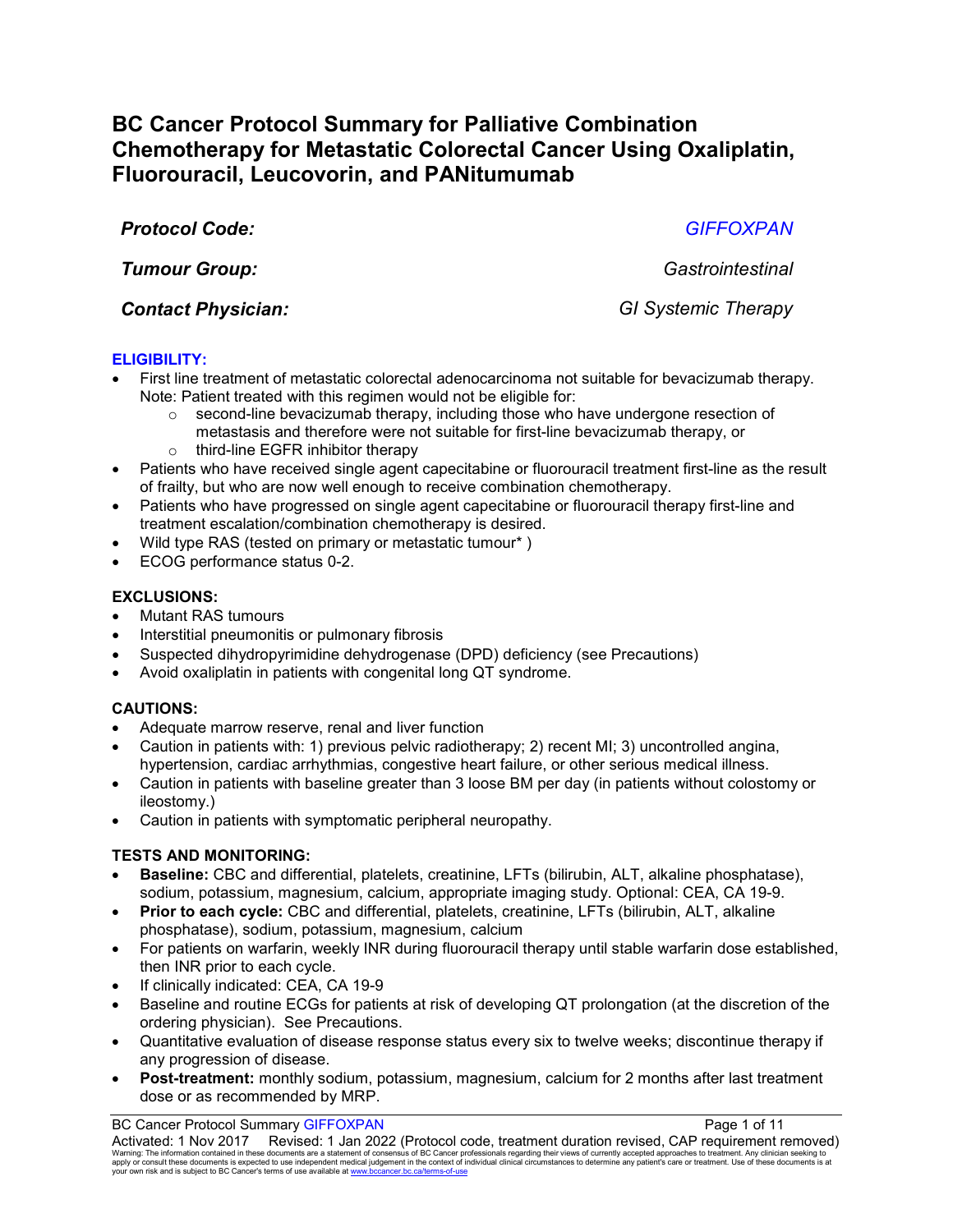#### **PREMEDICATIONS:**

- Antiemetic protocol for high-moderate emetogenic chemotherapy (see SCNAUSEA)
- **Counsel patients to avoid cold drinks and exposure to cold air, especially for 3-5 days following oxaliplatin administration.**
- **Cryotherapy (ice chips) should NOT be used as many exacerbate Oxaliplatin-induced pharyngo-laryngeal dysesthesias.**
- Consider preemptive therapy for PANitumumab-induced dermatologic toxicity (see below).

### **TREATMENT:**

| <b>DRUG</b>   | <b>DOSE</b>            | <b>BC Cancer Administration Guidelines</b>                                                                                                                                    |  |
|---------------|------------------------|-------------------------------------------------------------------------------------------------------------------------------------------------------------------------------|--|
| PANitumumab   | 6 mg/kg                | IV in NS 100 mL over 1 hour using a 0.2 micron in-line filter<br>If tolerated, administer over 30 minutes in subsequent cycles. Flush<br>lines pre and post infusion with NS. |  |
| oxaliplatin** | $85 \text{ mg/m}^2$    | IV in D5W 250 to 500 mLover 2 hours. Flush lines pre infusion with<br>D5W (oxaliplatin is NOT compatible with NS).                                                            |  |
| leucovorin**  | 400 mg/m <sup>2</sup>  | IV in D5W 250 mL over 2 hours                                                                                                                                                 |  |
| fluorouracil  | 400 mg/m <sup>2</sup>  | IV push, after Leucovorin, THEN                                                                                                                                               |  |
| fluorouracil  | 2400 mg/m <sup>2</sup> | IV over 46 hours in D5W to a total volume of 230 mL by continuous<br>infusion at 5 mL/h via Baxter LV5 INFUSOR ***                                                            |  |

Repeat every 14 days until disease progression or unacceptable toxicity.

**\*\*Oxaliplatin and leucovorin may be infused over the same two hour period by using a Y- site connector placed immediately before the injection site. Oxaliplatin and leucovorin should not be combined in the same infusion bag. Oxaliplatin is not compatible with normal saline. Do not piggyback or flush lines with normal saline immediately before or after oxaliplatin.** *Leucovorin dose remains at 400 mg/m2 IV over 2 hours when concurrent oxaliplatin is omitted.*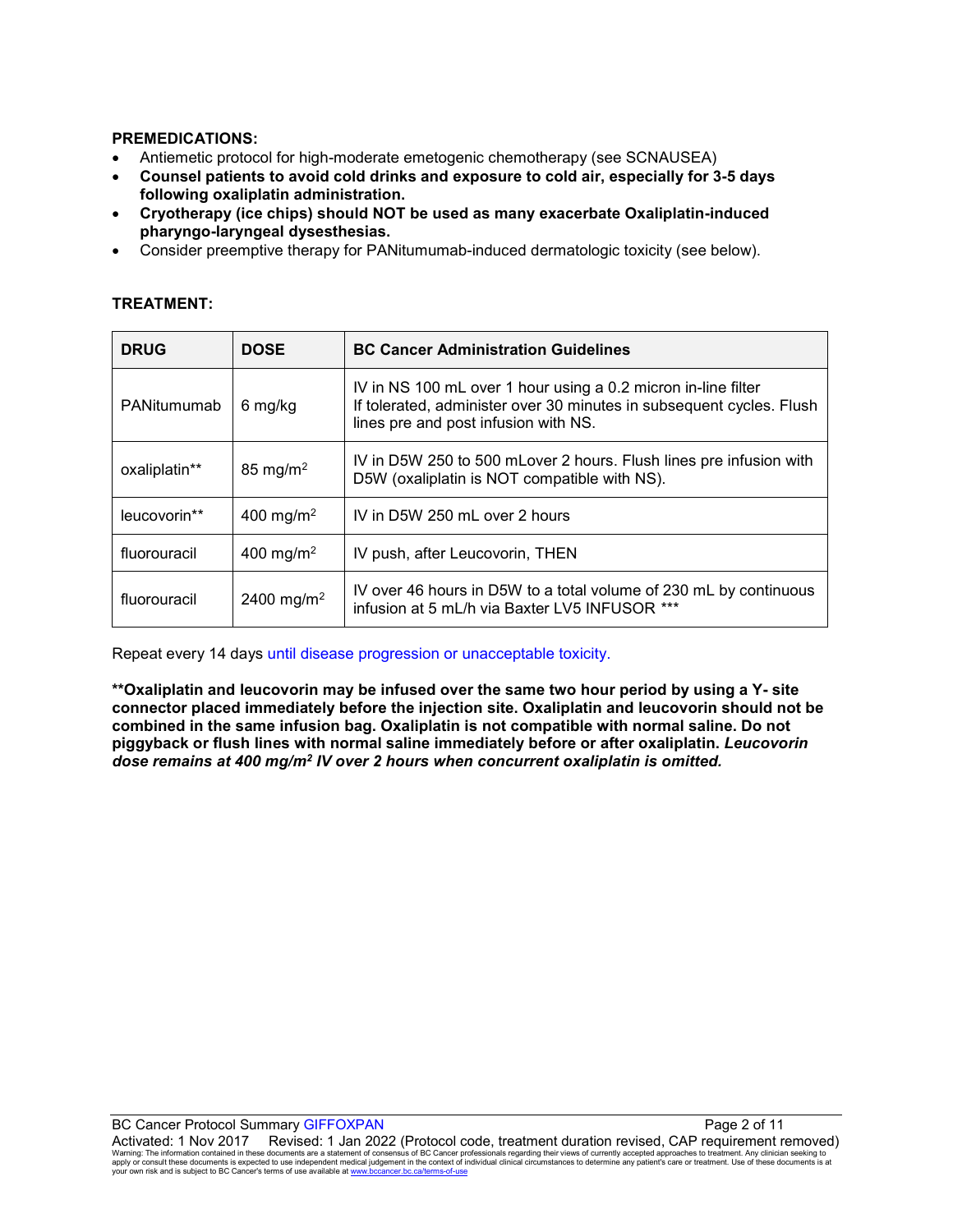\*\*\* Alternative administration:

 For 3000 to 5500 mg dose **select INFUSOR per dose range below (doses outside** dose banding range are **prepared as ordered**)**:**

| <b>Dose Banding Range</b> | Dose Band INFUSOR (mg)        |  |
|---------------------------|-------------------------------|--|
| Less than 3000 mg         | Pharmacy to mix specific dose |  |
| 3000 to 3400 mg           | 3200 mg                       |  |
| 3401 to 3800 mg           | 3600 mg                       |  |
| 3801 to 4200 mg           | 4000 mg                       |  |
| 4201 to 4600 mg           | 4400 mg                       |  |
| 4601 to 5000 mg           | 4800 mg                       |  |
| 5001 to 5500 mg           | 5250 mg                       |  |
| Greater than 5500 mg      | Pharmacy to mix specific dose |  |

• Inpatients: 1200 mg/m<sup>2</sup>/day in D5W 1000 mL continuous infusion daily over 23 h for two days

Patients with PICC lines should have a weekly assessment of the PICC site for evidence of infection or thrombosis.

### **DOSE MODIFICATIONS (A,B,C,D,E)**

A. Dose Modifications for NEUROLOGIC Toxicity (oxaliplatin)

- B. Dose Modifications for HEMATOLOGIC Toxicity (oxaliplatin and fluorouracil)
- C. NON-HEMATOLOGIC, NON-NEUROLOGIC Toxicity (oxaliplatin, fluorouracil and PANitumumab)
- D. DERMATOLOGIC Toxicity (PANitumumab)
- E. HYPOMAGNESEMIA (PANitumumab)

| <b>Agent</b>          | <b>Starting Dose</b>   | Dose Level -1          | Dose Level -2*         |
|-----------------------|------------------------|------------------------|------------------------|
| oxaliplatin           | 85 mg/m <sup>2</sup>   | 65 mg/m <sup>2</sup>   | 50 mg/m <sup>2</sup>   |
| fluorouracil IV push  | 400 mg/m <sup>2</sup>  | 320 mg/m <sup>2</sup>  | 200 mg/m <sup>2</sup>  |
| fluorouracil Infusion | 2400 mg/m <sup>2</sup> | 2000 mg/m <sup>2</sup> | 1600 mg/m <sup>2</sup> |
| <b>PANitumumab</b>    | 6 mg/kg                | $4.8$ mg/kg            | $3.6$ mg/kg            |

**If IV push fluorouracil is delayed/omitted, leucovorin may also be delayed/omitted or reduced to 20 mg/m2 IV push.**

**\* For any additional dose reductions, use 20% less than previous level or consider discontinuing this regimen.**

BC Cancer Protocol Summary GIFFOXPAN **Page 3 of 11** and 2008 and 2008 and 2008 and 2008 and 2008 and 2008 and 200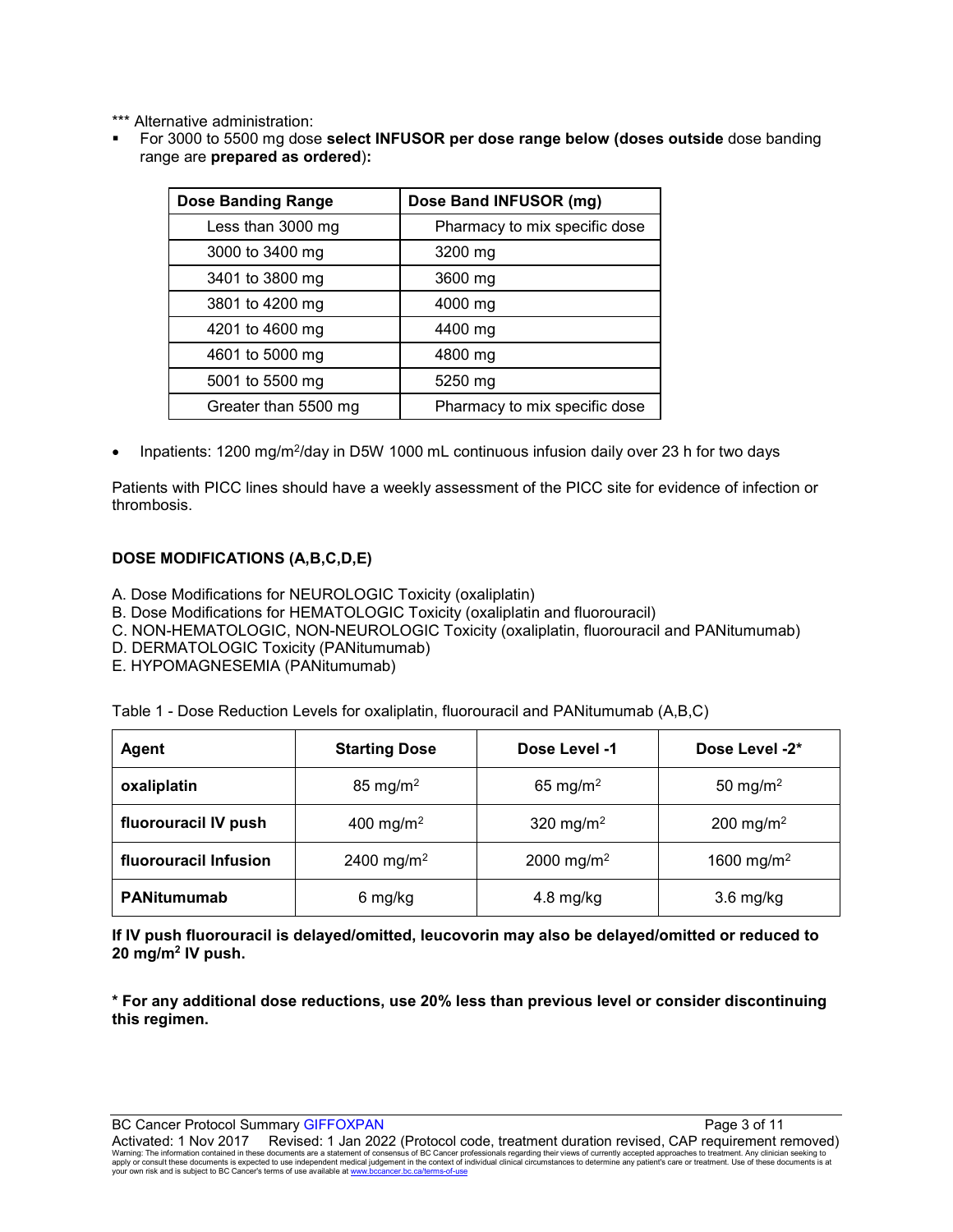|                                                                                          | Table 2 - Oxalibiatili Neal Otoxicity Definitions                                               |  |
|------------------------------------------------------------------------------------------|-------------------------------------------------------------------------------------------------|--|
| Grade 1                                                                                  | Paresthesias / dysesthesias of short duration that resolve; do not interfere with function      |  |
| Grade 2                                                                                  | Paresthesias / dysesthesias interfering with function, but not activities of daily living (ADL) |  |
| Grade 3                                                                                  | Paresthesias / dysesthesias with pain or with functional impairment which interfere with ADL    |  |
| Grade 4<br>Persistent paresthesias / dysesthesias that are disabling or life-threatening |                                                                                                 |  |
| Pharyngo-laryngeal dysesthesias (investigator discretion used for grading):              |                                                                                                 |  |
| Grade $0 =$ none; Grade $1 =$ mild; Grade $2 =$ moderate; Grade $3 =$ severe             |                                                                                                 |  |

#### **Table 2 - Oxaliplatin Neurotoxicity Definitions**

**Neuropathy may be partially or wholly reversible after discontinuation of therapy; patients with good recovery from Grade 3 (not Grade 4) neuropathy may be considered for re-challenge with Oxaliplatin, with starting dose one level below that which they were receiving when neuropathy developed**

| <b>Toxicity Grade</b>                  | <b>Duration of Toxicity</b>                                                          | <b>Persistent (present at</b>                                                                  |                       |
|----------------------------------------|--------------------------------------------------------------------------------------|------------------------------------------------------------------------------------------------|-----------------------|
|                                        | $1 - 7$ days                                                                         | greater than 7 days                                                                            | start of next cycle)  |
| Grade 1                                | Maintain dose level                                                                  | Maintain dose level                                                                            | Maintain dose level   |
| Grade 2                                | Maintain dose level                                                                  | Maintain dose level                                                                            | Decrease 1 dose level |
| Grade 3                                | 1 <sup>st</sup> time: $\sqrt{ }$ 1 dose level<br>$2nd$ time: $\sqrt{ }$ 1 dose level | 1 <sup>st</sup> time: $\sqrt{ }$ 1 dose level<br>2 <sup>nd</sup> time: $\sqrt{ }$ 1 dose level | <b>Discontinue</b>    |
| Grade 4                                | Discontinue therapy                                                                  | Discontinue therapy                                                                            | Discontinue therapy   |
| Pharyngolaryngeal<br>(see precautions) | Increase duration of<br>infusion to 6 hours                                          | N/A                                                                                            | N/A                   |

#### **A. Dose Modifications for Oxaliplatin NEUROLOGIC Toxicity**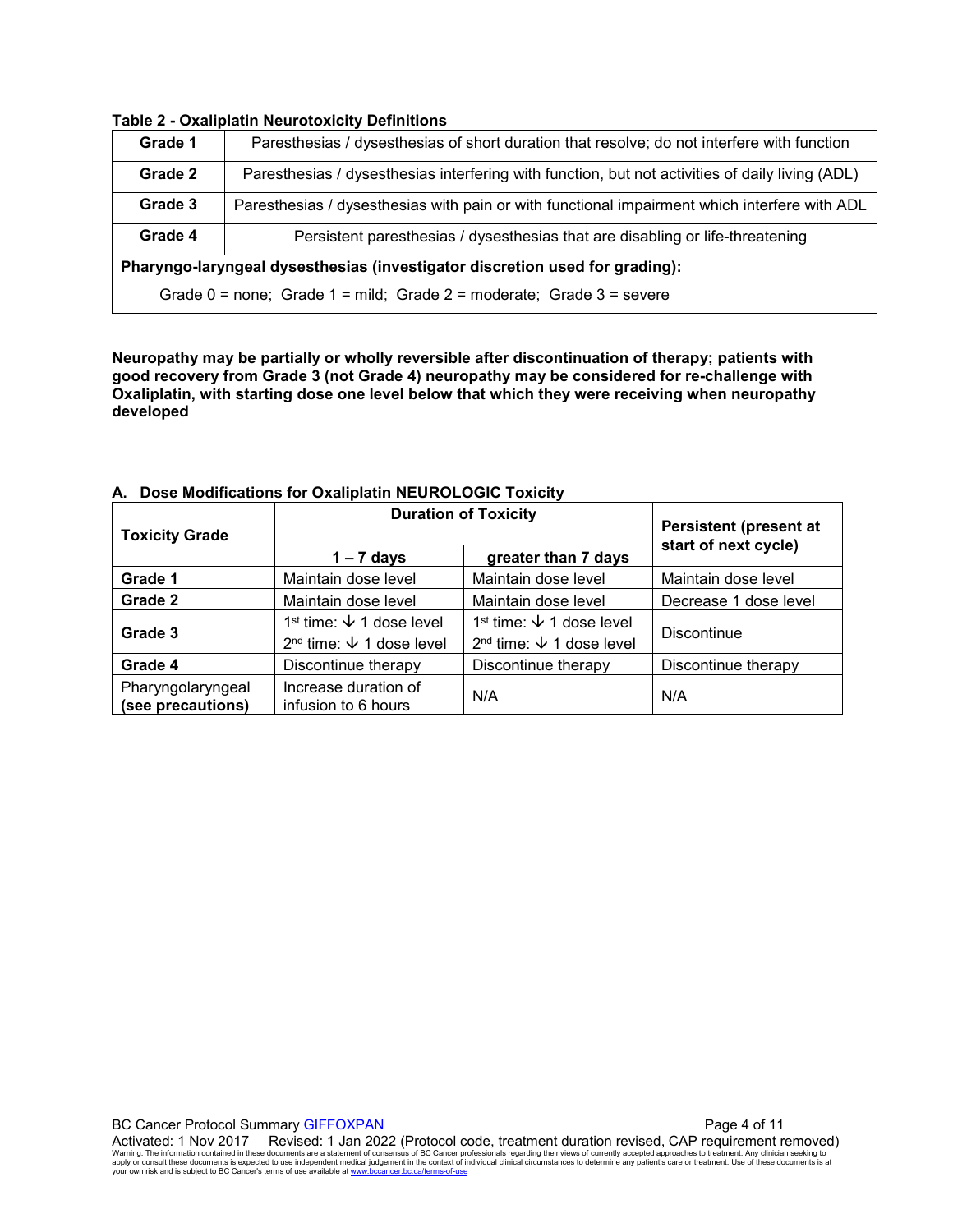# **B. Dose Modifications for HEMATOLOGIC Toxicity (oxaliplatin and fluorouracil)**

times.

week(s).

treatment.

**If platelets greater than or equal** to 75 within 2 weeks, proceed with treatment at the dose level noted across from the **lowest platelets** result of the delayed

**If platelets remain less than 75** after 2 weeks, discontinue

| Prior to a Cycle (Day 1) |                                                                                                                                                                | <b>Toxicity</b> |                                   | <b>Dose Level For Subsequent</b><br><b>Cycles</b> |                                                          |
|--------------------------|----------------------------------------------------------------------------------------------------------------------------------------------------------------|-----------------|-----------------------------------|---------------------------------------------------|----------------------------------------------------------|
|                          |                                                                                                                                                                | Grade           | ANC $(x109/L)$                    | oxaliplatin                                       | fluorouracil                                             |
|                          | If ANC less than 1.2 on Day 1of<br>٠<br>cycle, hold treatment. Perform                                                                                         |                 | greater than or<br>equal to 1.2   | Maintain dose<br>level                            | Maintain<br>dose level                                   |
|                          | weekly CBC, maximum of 2<br>times.                                                                                                                             | $\overline{2}$  | 1.0 to less than<br>1.2           | Maintain dose<br>level                            | Maintain<br>dose level                                   |
|                          | If ANC is greater than or equal to<br>٠<br>1.2 within 2 weeks, proceed with<br>treatment at the dose level noted                                               | 3               | 0.5 to less than<br>1.0           | ◡<br>1 dose level                                 | Maintain<br>dose level                                   |
|                          | across from the <b>lowest ANC</b><br>result of the delayed week(s).<br>If ANC remains less than 1.2 after<br>$\blacksquare$<br>2 weeks, discontinue treatment. | 4               | less than 0.5                     | $\sqrt{1}$ dose level                             | omit IV push<br>and $\sqrt{1}$<br>infusion dose<br>level |
|                          |                                                                                                                                                                |                 |                                   |                                                   |                                                          |
|                          |                                                                                                                                                                | Grade           | <b>Platelets</b><br>$(x10^{9}/L)$ | oxaliplatin                                       | fluorouracil                                             |
|                          | If platelets less than 75 on Day 1<br>٠<br>of cycle, hold treatment. Perform<br>weekly CBC, maximum of 2                                                       |                 | greater than or<br>equal to 75    | Maintain dose<br>level                            | Maintain<br>dose level                                   |

 $2 \begin{array}{|c|} 50 \text{ to less than} \\ 75 \end{array}$ 75

 $3 \begin{array}{|c|c|} \hline 10 \text{ to less than} \\ \hline 50 \end{array}$ 

4 less than 10  $\downarrow$  2 dose

Maintain dose level

levels

 $\downarrow$  1 dose level Maintain

Maintain dose level

dose level

Maintain dose level

| <b>BC Cancer Protocol Summary GIFFOXPAN</b>                                                                                                                                                                      | Page 5 of 11 |  |  |  |
|------------------------------------------------------------------------------------------------------------------------------------------------------------------------------------------------------------------|--------------|--|--|--|
| Activated: 1 Nov 2017  Revised: 1 Jan 2022 (Protocol code, treatment duration revised, CAP requirement removed)                                                                                                  |              |  |  |  |
| Warning: The information contained in these documents are a statement of consensus of BC Cancer professionals regarding their views of currently accepted approaches to treatment. Any clinician seeking to      |              |  |  |  |
| apply or consult these documents is expected to use independent medical judgement in the context of individual clinical circumstances to determine any patient's care or treatment. Use of these documents is at |              |  |  |  |
| your own risk and is subject to BC Cancer's terms of use available at www.bccancer.bc.ca/terms-of-use                                                                                                            |              |  |  |  |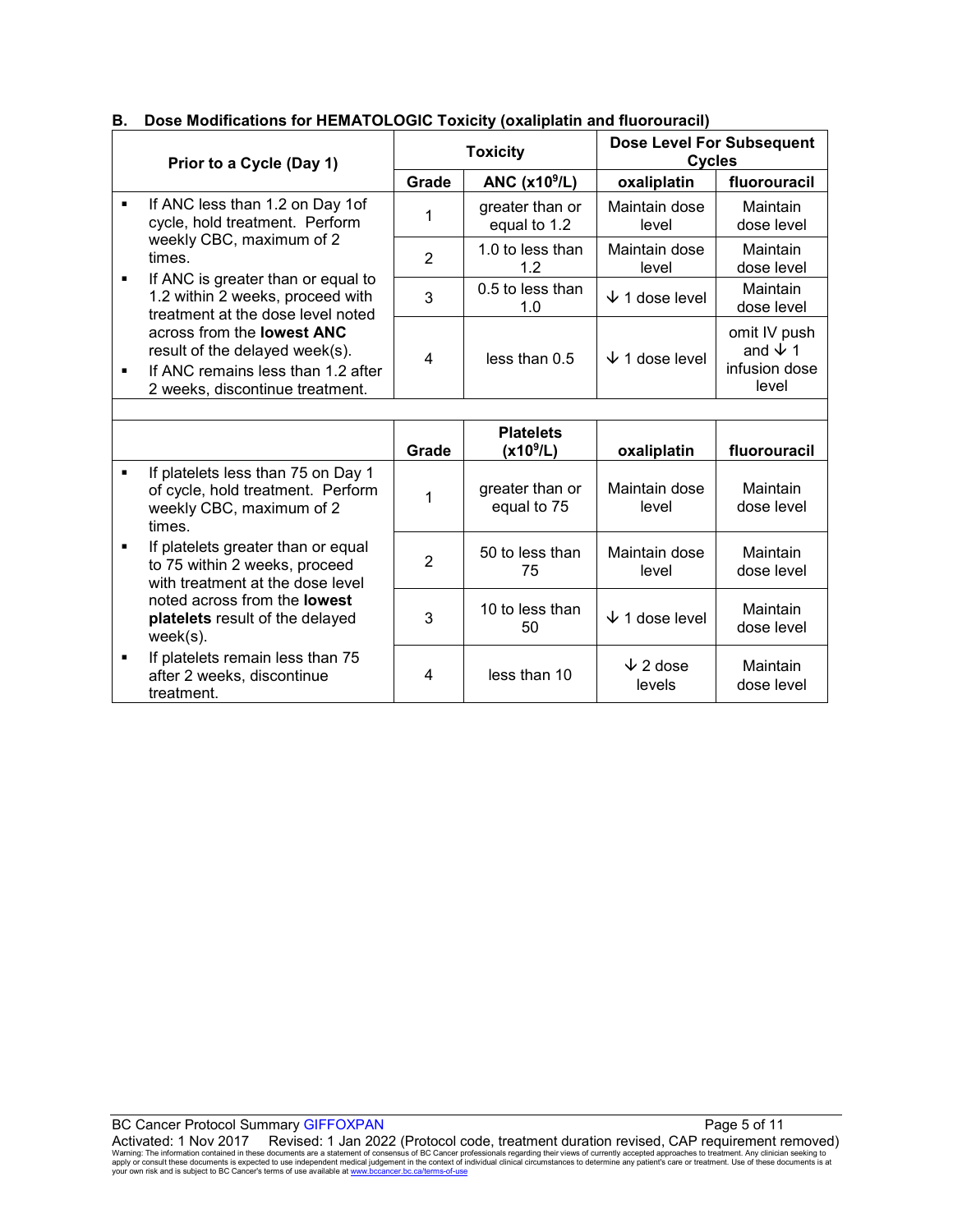| Prior to a Cycle (Day 1) |                                                                                                                      | <b>Toxicity</b> |                                                                                                                                                             | Dose Level For<br><b>Subsequent Cycles</b>                                                                                      |
|--------------------------|----------------------------------------------------------------------------------------------------------------------|-----------------|-------------------------------------------------------------------------------------------------------------------------------------------------------------|---------------------------------------------------------------------------------------------------------------------------------|
|                          |                                                                                                                      | Grade           | <b>Diarrhea</b>                                                                                                                                             |                                                                                                                                 |
| $\blacksquare$           | If diarrhea greater than<br>or equal to Grade 2 on<br>Day 1 of cycle, hold<br>treatment. Perform                     | 1               | Increase of 2 to 3 stools/day, or<br>mild increase in loose watery<br>colostomy output                                                                      | Maintain dose level                                                                                                             |
| $\blacksquare$           | weekly checks,<br>maximum 2 times.<br>If diarrhea is less than<br>Grade 2 within 2                                   | $\overline{2}$  | Increase of 4 to 6 stools, or<br>nocturnal stools or mild increase<br>in loose watery colostomy output                                                      | Maintain dose level                                                                                                             |
|                          | weeks, proceed with<br>treatment at the dose<br>level noted across<br>from the highest<br>Grade experienced.         | 3               | Increase of 7 to 9 stools/day or<br>incontinence, malabsorption; or<br>severe increase in loose watery<br>colostomy output                                  | $\sqrt{1}$ 1 dose level of IV<br>push and infusional<br>fluorouracil; $\sqrt{ }$ 1 dose<br>level of PANitumumab                 |
| $\blacksquare$           | If diarrhea remains<br>greater than or equal<br>to Grade 2 after<br>2 weeks, discontinue<br>treatment.               | 4               | Increase of 10 or more stools/day<br>or grossly bloody colostomy<br>output or loose watery colostomy<br>output requiring parenteral<br>support; dehydration | $\sqrt{ }$ 1 dose level of<br>oxaliplatin, IV push and<br>infusional fluorouracil;<br>$\sqrt{ }$ 1 dose level of<br>PANitumumab |
|                          |                                                                                                                      |                 |                                                                                                                                                             |                                                                                                                                 |
|                          |                                                                                                                      | Grade           | <b>Stomatitis</b>                                                                                                                                           |                                                                                                                                 |
| $\blacksquare$           | If stomatitis greater<br>than or equal to Grade<br>2 on Day 1 of cycle,                                              | 1               | Painless ulcers, erythema or mild<br>soreness                                                                                                               | Maintain dose level                                                                                                             |
|                          | hold treatment.<br>Perform weekly<br>checks, maximum 2<br>times.                                                     | $\overline{2}$  | Painful erythema, edema, or<br>ulcers but can eat                                                                                                           | Maintain dose level                                                                                                             |
| $\blacksquare$           | If stomatitis is less<br>than Grade 2 within 2<br>weeks, proceed with<br>treatment at the dose<br>level noted across | 3               | Painful erythema, edema, ulcers,<br>and cannot eat                                                                                                          | $\sqrt{ }$ 1 dose level of IV<br>push and infusional<br>fluorouracil                                                            |
| ٠                        | from the highest<br>Grade experienced.<br>If stomatitis remains                                                      | $\overline{4}$  | As above but mucosal necrosis<br>and/or requires enteral support,<br>dehydration                                                                            | $\sqrt{1}$ dose level of<br>oxaliplatin, IV push and<br>infusional fluorouracil                                                 |
|                          | greater than or equal<br>to Grade 2 after 2<br>weeks, discontinue<br>treatment.                                      |                 |                                                                                                                                                             |                                                                                                                                 |

# **C. Dose Modifications for NON-HEMATOLOGIC, NON-NEUROLOGIC Toxicity (oxaliplatin, fluorouracil and PANitumumab)**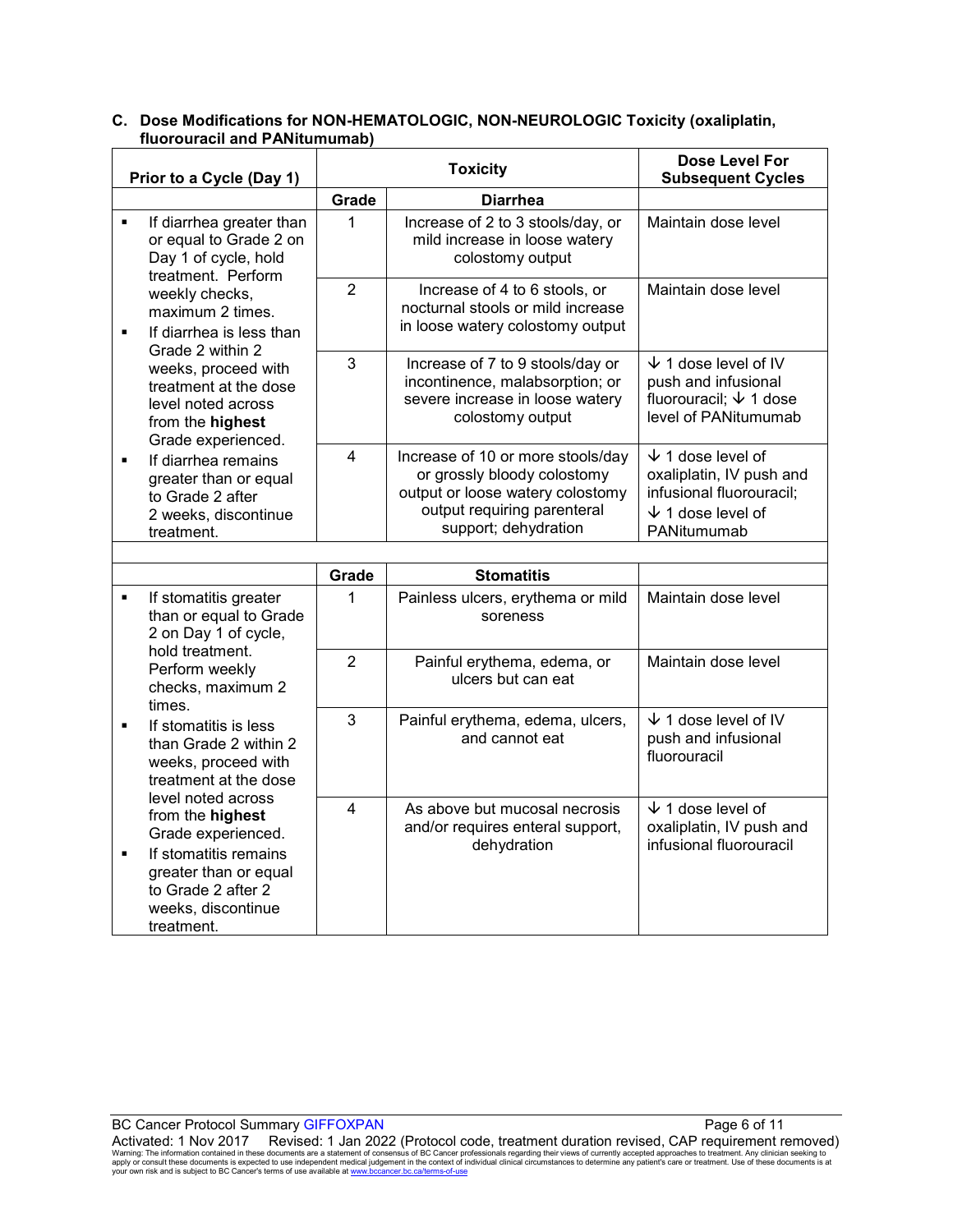# **D. Dose Modifications for PANitumumab Dermatologic Toxicity**

As a class, EGFR Inhibitors are characterized by cutaneous adverse effects, most commonly a papulopustular reaction involving the skin of the face and upper torso. This can leave the skin vulnerable to bacterial overgrowth and serious infection which may require aggressive interventions. A well characterized clinical course has been identified. Within week 1 of treatment patients experience sensory disturbance with erythema and edema. During weeks 1 to 3 (median time of 14 days after start of therapy) the papulopustular eruption manifests, followed by crusting at week 4. Despite effective treatment for rash, erythema and dry skin may persist in the areas previously affected during weeks 4 to 6. Most patients exhibit some degree of partial improvement during therapy and the rash generally resolves completely and without scarring following cessation of therapy (median time of 84 days after the last dose.)

Consideration should be given to preemptive or reactive treatment of EGFR Inhibitor skin toxicity. **Preemptive therapy** includes doxycycline (or minocycline) 100 mg po bid and clindamycin 2%/hydrocortisone 1% skin lotion at cycle 1. Preemptive therapy was compared to reactive management and resulted in decreased grade ≥ 2 skin toxicity and decreased impairment in quality of life.

| Grade        | <b>Toxicity</b>                                                                                                                     | <b>PANitumumab dose</b>                                                                                                                                                                                                                                                                                                                                                                                                                                                                                                     |  |  |
|--------------|-------------------------------------------------------------------------------------------------------------------------------------|-----------------------------------------------------------------------------------------------------------------------------------------------------------------------------------------------------------------------------------------------------------------------------------------------------------------------------------------------------------------------------------------------------------------------------------------------------------------------------------------------------------------------------|--|--|
|              | Macular or papular eruption<br>or erythema with no<br>associated symptoms                                                           | Maintain dose level<br>Consider clindamycin 2% and hydrocortisone 1% in a lotion<br>to be applied topically BID as needed.                                                                                                                                                                                                                                                                                                                                                                                                  |  |  |
| $\mathbf{2}$ | Macular or papular eruption<br>or erythema with pruritus or<br>other symptoms that are<br>tolerable or interfere with<br>daily life | Maintain dose level<br>Consider clindamycin 2% and hydrocortisone 1% in a lotion<br>to be applied topically BID as needed + minocycline 100 mg<br>PO BID for 1 to 2 weeks or longer as needed.                                                                                                                                                                                                                                                                                                                              |  |  |
| 3            | Severe, generalised<br>erythroderma or macular,<br>papular or vesicular eruption                                                    | Withhold infusion for 2 to 4 weeks:<br>When improvement to Grade 2 or less, continue at 50%<br>of original dose (3mg/kg); If toxicities do not worsen,<br>escalate by 25% increments of original dose (4.5 mg/kg,<br>then 6 mg/kg) until recommended starting dose is<br>reached<br>If no improvement, discontinue PANitumumab<br>Continue treatment with clindamycin 2% and hydrocortisone<br>1% in a lotion to be applied topically BID as needed +<br>minocycline 100 mg PO BID for 1 to 2 weeks or longer as<br>needed. |  |  |
|              | Generalized exfoliative,<br>ulcerative or blistering skin<br>toxicity                                                               | Discontinue treatment.                                                                                                                                                                                                                                                                                                                                                                                                                                                                                                      |  |  |

Reactive management is summarized below.

The prevention or management of EGFR inhibitor related skin toxicities not only improves or maintains patient quality of life, it prevents dose reduction or discontinuation of potentially effective therapy.

It is recommended that patients wear sunscreen and a hat and limit sun exposure as sunlight can exacerbate any skin reactions.

BC Cancer Protocol Summary GIFFOXPAN **Page 7** of 11

Activated: 1 Nov 2017 Revised: 1 Jan 2022 (Protocol code, treatment duration revised, CAP requirement removed) Warning: The information contained in these documents are a statement of consensus of BC Cancer professionals regarding their views of currently accepted approaches to treatment. Any clinician seeking to<br>apply or consult t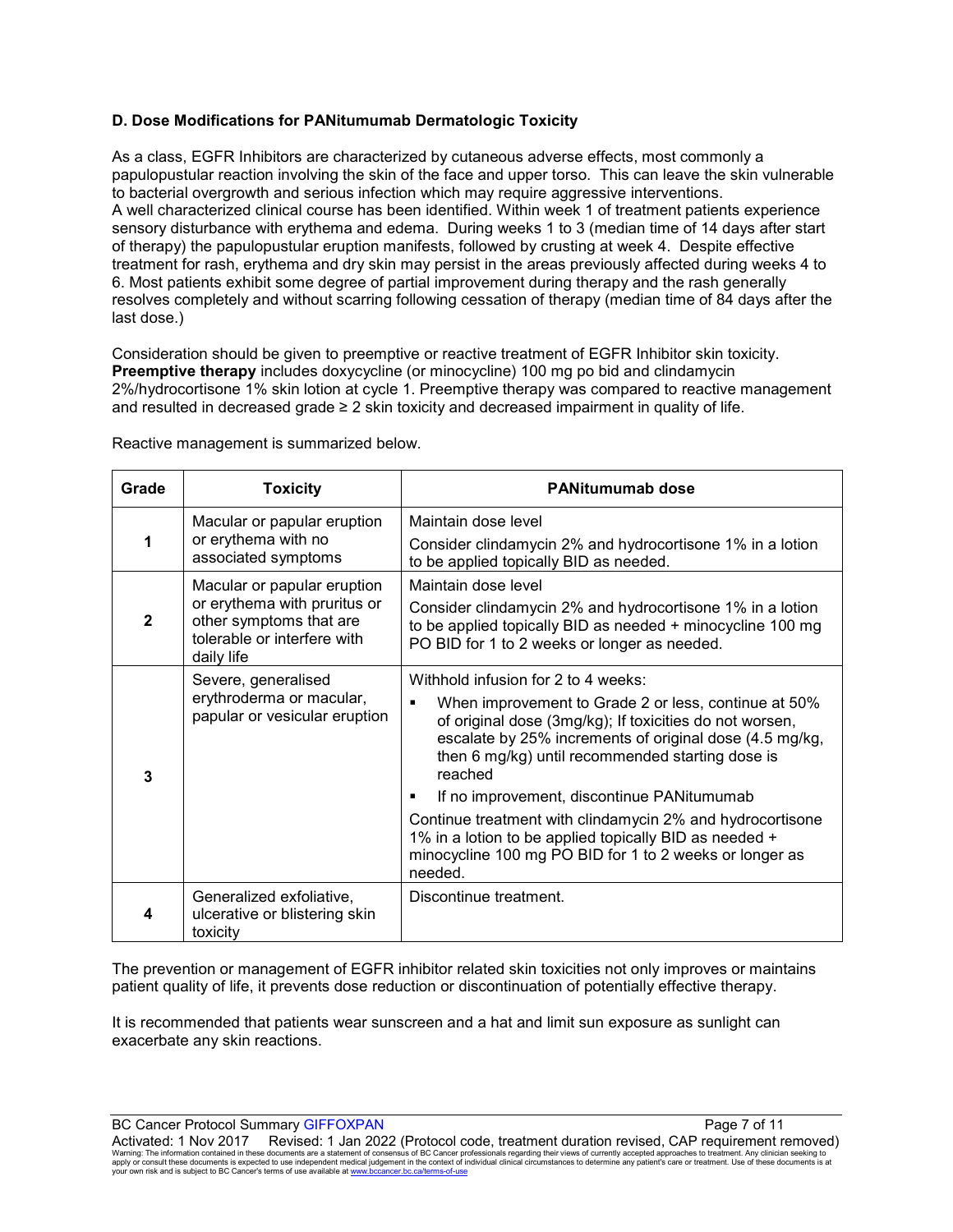Activities and skin care products that dry the skin should be avoided such as long, hot showers, alcoholbased or perfumed skin care products. Greasy ointments should be avoided. Frequent moisturizing with alcohol-free emollient creams is recommended.

This rash is distinct from acne vulgaris and therefore, other topical acne treatments should not be applied.

Other less frequent manifestations are: dry skin, pruritus, fissures, palmar-plantar rash, hyperkeratosis, telangiectasia, hyperpigmentation, and blisters.

### **E. Dose Modifications and Management for PANitumumab Hypomagnesemia**

Serious cases may be asymptomatic and have been reported greater than 6 weeks after initiation of treatment. Symptoms include severe weakness and fatigue. Concern is cardiac arrhythmias which may be associated with hypokalemia. Magnesium levels should be monitored closely and regular infusions of Magnesium Sulfate as well as oral supplementation may be required. Monitoring of potassium and calcium may also be required.

| IV | <b>Serum Magnesium</b>        | <b>Management</b>                                                                                                                                                             |  |
|----|-------------------------------|-------------------------------------------------------------------------------------------------------------------------------------------------------------------------------|--|
|    | 0.5 mmol/L to less than LLN   | Continue PANitumumab. Consider daily oral                                                                                                                                     |  |
|    |                               | magnesium replacement                                                                                                                                                         |  |
| 2  | $0.4$ to less than 0.5 mmol/L | Continue PANitumumab and initiate daily oral<br>magnesium replacement and magnesium sulfate 5 G<br>IV in 100 mL NS over 3 hours every 2 weeks                                 |  |
| 3  | 0.3 to less than 0.4 mmol/L   | if symptomatic - hold PANitumumab until improved to<br>Grade 2. If asymptomatic - increase supplementation<br>to magnesium sulfate 5 G IV in 100 mL NS over 3<br>hours weekly |  |
| 4  | Less than 0.3 mmol/L          | Hold PANitumumab until asymptomatic and improved<br>to Grade 2 - increase supplementation to<br>magnesium sulfate 5 G IV in 100 mL NS over 3 hours<br>twice weekly.           |  |

Oral preparations of magnesium may be poorly tolerated resulting in poor compliance due to potential for diarrhea. Diarrhea is dose dependent. Combination product with calcium may reduce incidence of diarrhea.

| <b>Magnesium Preparation</b> | <b>Elemental Magnesium content</b>                   | <b>Dosage</b>                   |  |
|------------------------------|------------------------------------------------------|---------------------------------|--|
| Magnesium complex            | Each 250 mg tablet contains 250 mg                   | 1 tablet twice daily            |  |
| Magnesium glucoheptonate     | Each 15 mL of 100 mg/mL solution<br>contains 76.8 mg | 15 to 30 mL up to 4 times daily |  |
| Magnesium oxide              | Each 420 mg tablet contains 252 mg                   | 1 tablet twice daily            |  |
| Calcium/Magnesium            | Each 333/167 tablet contains 167<br>mg               | 1 tablet 3 times daily          |  |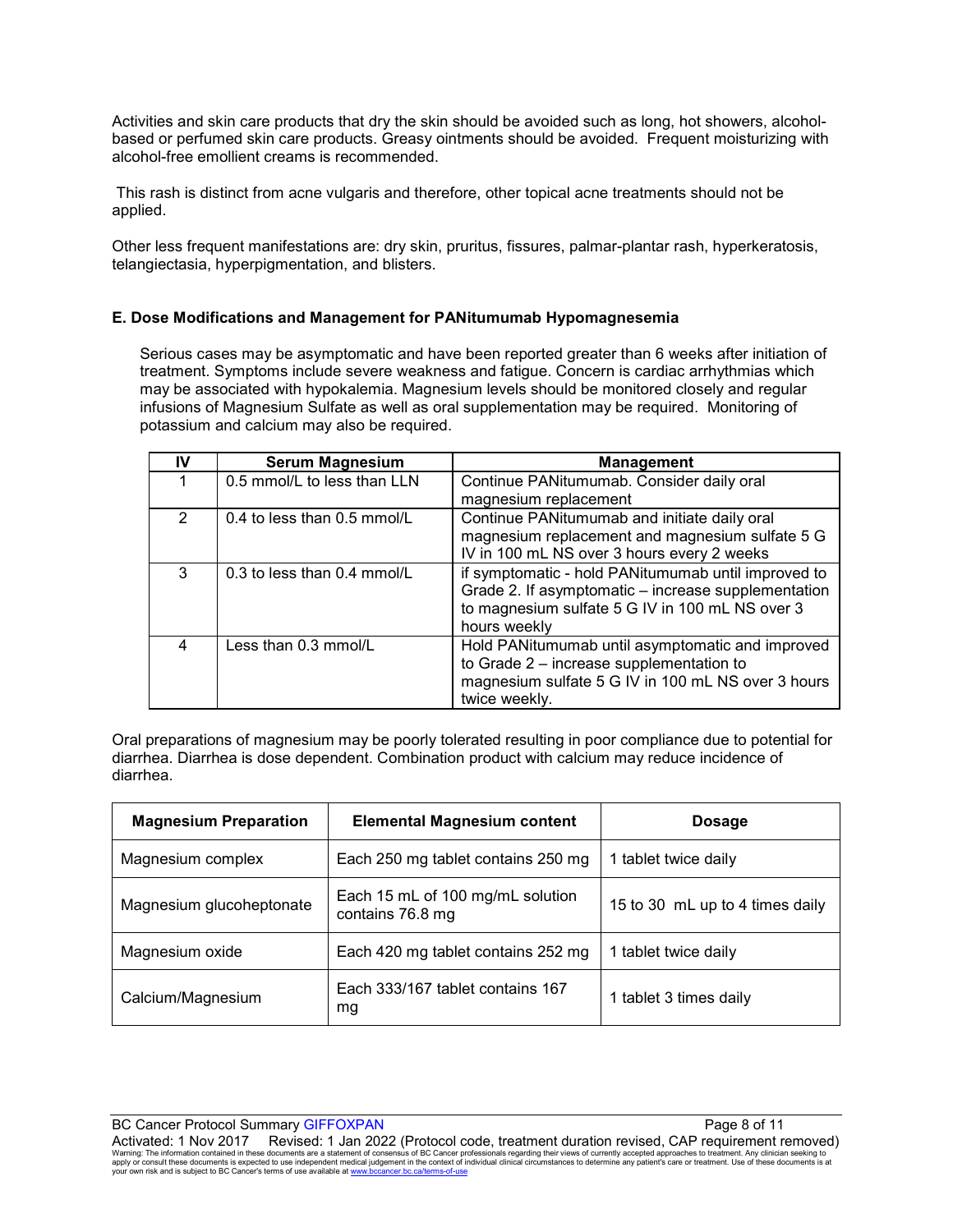### **PRECAUTIONS:**

1. **Platinum hypersensitivity** can cause dyspnea, bronchospasm, itching and hypoxia. Appropriate treatment includes supplemental oxygen, steroids, epinephrine and bronchodilators. Vasopressors may be required. (see below)

For Grade 1 or 2 acute hypersensitivity reactions no dose modification of oxaliplatin is required and the patient can continue treatment with standard hypersensitivity premedication:

- 45 minutes prior to oxaliplatin:
	- dexamethasone 20 mg IV in 50 mL NS over 15 minutes
- 30 minutes prior to oxaliplatin:
	- diphenhydrAMINE 50 mg IV in NS 50 mL over 15 minutes and famotidine 20 mg IV in NS 100 mL over 15 minutes (Y-site compatible)

Reducing infusion rates (e.g., from the usual 2 hours to 4-6 hours) should also be considered since some patients may develop more severe reactions when rechallenged, despite premedications.

The practice of rechallenging after severe life-threatening reactions is usually discouraged, although desensitization protocols have been successful in some patients. The benefit of continued treatment must be weighed against the risk of severe reactions recurring. The product monograph for oxaliplatin lists rechallenging patients with a history of severe HSR as a contraindication. Various desensitization protocols using different dilutions and premedications have been reported. Refer to USCOXRX: BC Cancer Inpatient Protocol Summary for Oxaliplatin Desensitization for more information.

- 2. **PANitumumab Hypersensitivity Reactions (HSR):** severe infusion reactions, including anaphylactic reactions, bronchospasm and hypotension have occurred with the administration of PANitumumab in approximately 1% of patients, very rarely with a fatal outcome. Late onset HSR have also occurred and it is recommended that patients be warned of this possibility.
- 3. **Pharyngo-laryngeal dysesthesia** is an unusual dysesthesia characterized by an uncomfortable persistent sensation in the area of the laryngopharynx without any objective evidence of respiratory distress (i.e. absence of hypoxia, laryngospasm or bronchospasm). This may be exacerbated by exposure to cold air or foods/fluids. If this occurs during infusion, stop infusion immediately and observe patient. Rapid resolution is typical, within minutes to a few hours. Check oxygen saturation; if normal, an anxiolytic agent may be given. The infusion can then be restarted at a slower rate at the physician's discretion. In subsequent cycles, the duration of infusion should be prolonged (see Dose Modifications above in the Neurological Toxicity table).

| <b>Clinical Symptoms</b> | Pharyngo-laryngeal<br><b>Dysesthesia</b>                                                                             | <b>Platinum Hypersensitivity</b>                                                                |
|--------------------------|----------------------------------------------------------------------------------------------------------------------|-------------------------------------------------------------------------------------------------|
| Dyspnea                  | Present                                                                                                              | Present                                                                                         |
| <b>Bronchospasm</b>      | Absent                                                                                                               | Present                                                                                         |
| Laryngospasm             | Absent                                                                                                               | Present                                                                                         |
| Anxiety                  | Present                                                                                                              | Present                                                                                         |
| $O2$ saturation          | Normal                                                                                                               | Decreased                                                                                       |
| Difficulty swallowing    | Present (loss of sensation)                                                                                          | Absent                                                                                          |
| <b>Pruritus</b>          | Absent                                                                                                               | Present                                                                                         |
| Cold induced symptoms    | Yes                                                                                                                  | <b>No</b>                                                                                       |
| <b>Blood Pressure</b>    | Normal or Increased                                                                                                  | Normal or Decreased                                                                             |
| <b>Treatment</b>         | Anxiolytics; observation in a<br>controlled clinical setting until<br>symptoms abate or at<br>physician's discretion | Oxygen, steroids, epinephrine,<br>bronchodilators;<br>Fluids and vasopressors if<br>appropriate |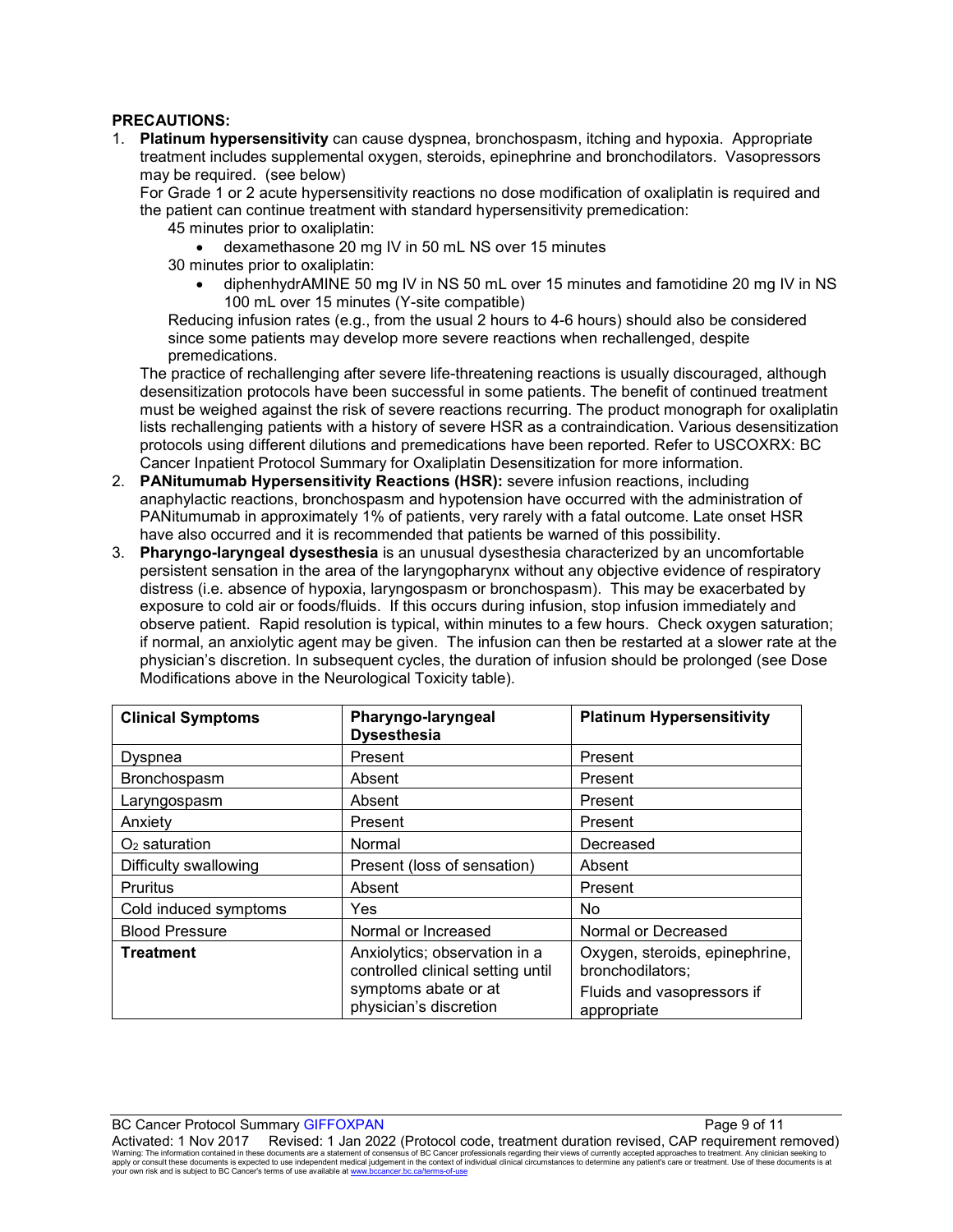- 4. **QT prolongation and torsades de pointes** has been reported with oxaliplatin: Use caution in patients with history of QT prolongation or cardiac disease and those receiving concurrent therapy with other QT prolonging medications. Correct electrolyte disturbances prior to treatment and monitor periodically. Baseline and periodic ECG monitoring is suggested in patients with cardiac disease, arrhythmias, concurrent drugs known to cause QT prolongation, and electrolyte abnormalities. In case of QT prolongation, oxaliplatin treatment should be discontinued. QT effect of oxaliplatin with single dose ondansetron 8 mg prechemo has not been formally studied. However, single dose ondansetron 8 mg po would be considered a lower risk for QT prolongation than multiple or higher doses of ondansetron, as long as patient does not have other contributing factors as listed above.
- 5. **Neutropenia**: Fever or other evidence of infection must be assessed promptly and treated aggressively.
- 6. Oxaliplatin therapy should be interrupted if symptoms indicative of **pulmonary fibrosis** develop nonproductive cough, dyspnea, crackles, rales, hypoxia, tachypnea or radiological pulmonary infiltrates. If pulmonary fibrosis is confirmed oxaliplatin should be discontinued.
- 7. **Interstitial Lung Disease**: has been observed with EGFR inhibitors. Interstitial lung disease and interstitial pneumonitis are rare (<1% for PANitumumab). Worsening of preexisting lung conditions is also reported with PANitumumab. Investigation of acute symptoms is warranted and PANitumumab should be withheld in the event of onset or worsening of respiratory symptoms. If pneumonitis or lung infiltrates are confirmed, treatment should be discontinued.
- 8. **Extravasation**: Oxaliplatin causes irritation if extravasated. Refer to BC Cancer Extravasation Guidelines.
- 9. **Venous Occlusive Disease** is a rare but serious complication that has been reported in patients (0.02%) receiving oxaliplatin in combination with fluorouracil. This condition can lead to hepatomegaly, splenomegaly, portal hypertension and/or esophageal varices. Patients should be instructed to report any jaundice, ascites or hematemesis immediately.
- 10. Oxaliplatin therapy should be interrupted if **Hemolytic Uremic Syndrome (HUS)** is suspected: hematocrit is less than 25%, platelets less than 100,000 and creatinine greater than or equal to 135 micromol/L. If HUS is confirmed, oxaliplatin should be permanently discontinued.
- 11. **Myocardial** ischemia and angina occurs rarely in patients receiving fluorouracil or capecitabine. Development of cardiac symptoms including signs suggestive of ischemia or of cardiac arrhythmia is an indication to discontinue treatment. If there is development of cardiac symptoms patients should have urgent cardiac assessment. Generally re-challenge with either fluorouracil or capecitabine is not recommended as symptoms potentially have a high likelihood of recurrence which can be severe or even fatal. Seeking opinion from cardiologists and oncologists with expert knowledge about fluorouracil / capecitabine toxicity is strongly advised under these circumstances. The toxicity should also be noted in the patient's allergy profile.
- 12. **Diarrhea:** Patients should report mild diarrhea that persists over 24 hours or moderate diarrhea (4 stools or more per day above normal, or a moderate increase in ostomy output). Mild diarrhea can be treated with loperamide (eg. IMODIUM®) following the manufacturer's directions or per the BC Cancer [Guidelines for Management of Chemotherapy-Induced Diarrhea.](http://www.bccancer.bc.ca/health-professionals/professional-resources/cancer-management-guidelines/supportive-care) In addition to the risk of diarrhea induced dehydration, patients on warfarin are at risk for an elevation in INR and an increased risk of bleeding. Acute renal failure has been observed in patients with severe diarrhea and dehydration receiving PANitumumab. PANitumumab and chemotherapy should be withheld until resolution.
- 13. **Dihydropyrimidine dehydrogenase (DPD) deficiency** may result in severe and unexpected toxicity – stomatitis, diarrhea, neutropenia, neurotoxicity – secondary to reduced drug metabolism. This deficiency is thought to be present in about 3% of the population.
- 14. **Possible drug interaction with fluorouracil and warfarin** has been reported and may occur at any time. For patients on warfarin, weekly INR during fluorouracil therapy is recommended until a stable warfarin dose is established. Thereafter, INR prior to each cycle. Consultation to cardiology/internal medicine should be considered if difficulty in establishing a stable warfarin dose is encountered. Upon discontinuation of fluorouracil, repeat INR weekly for one month.

BC Cancer Protocol Summary GIFFOXPAN **Page 10 of 11** Activated: 1 Nov 2017 Revised: 1 Jan 2022 (Protocol code, treatment duration revised, CAP requirement removed) Warning: The information contained in these documents are a statement of consensus of BC Cancer professionals regarding their views of currently accepted approaches to treatment. Any clinician seeking to<br>apply or consult t